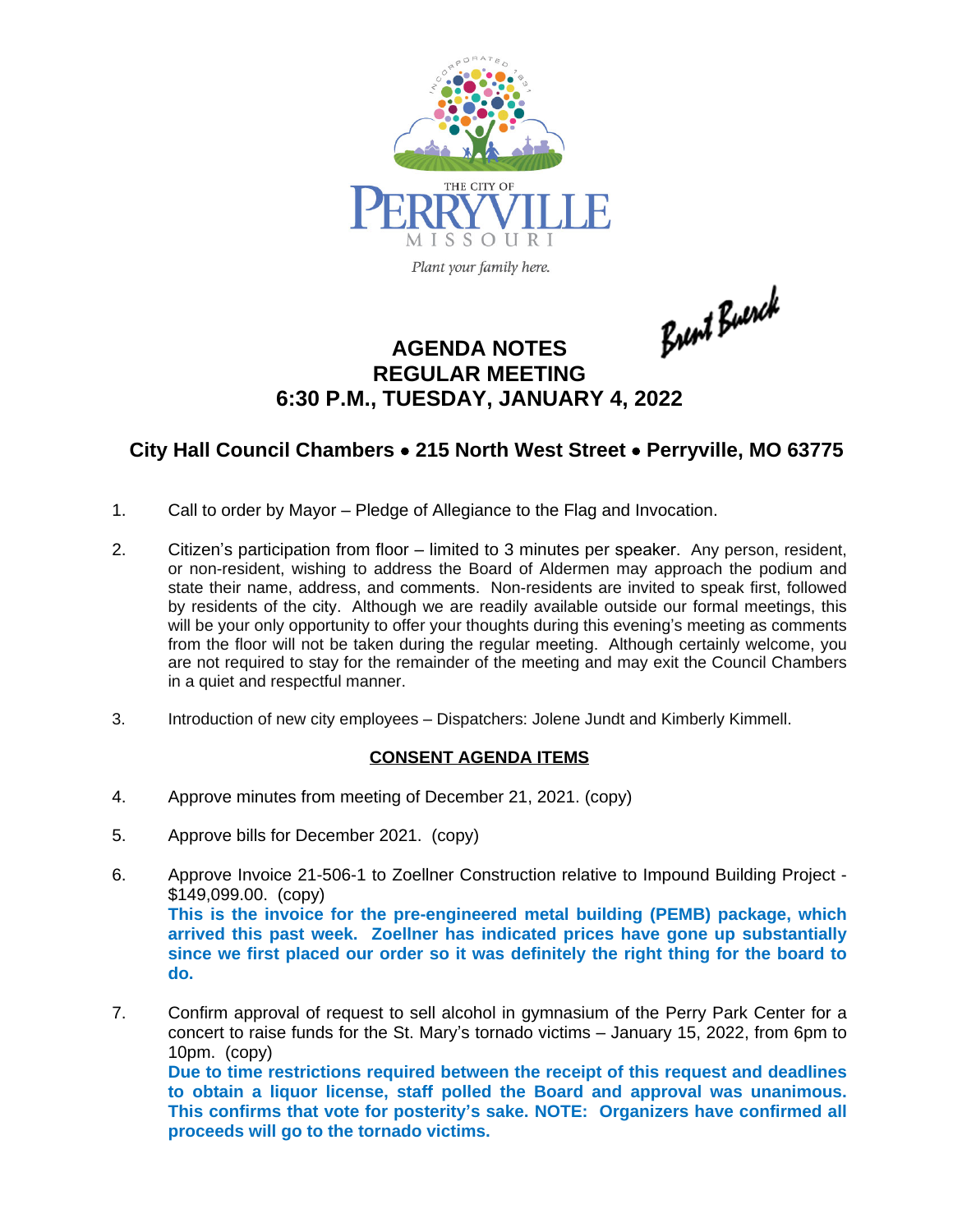- 8. Approve request from Jennifer Janet for Immanuel Lutheran Church and School to schedule a 5K Walk/Run fundraiser on April 23, 2022. (copy) **This event was approved last year and includes festivities at Immanuel Lutheran School so the TG Trail is not an option.**
- 9. Accept proposal from Horner & Shifrin relative to Water Model Update and Evaluation. (copy) **Several years ago, the City worked with engineers at CMT and Hurst-Rosche, Inc. to develop a model of the water system. Staff turnover at Hurst-Rosche has eliminated our ability to keep the model updated. Public Works staff has reached out to several firms and recommends Horner & Shifrin to fulfill this task, detailed here as Phase 1.**
- 10. Approve plans and specifications for Airport Reconstruction of Southeast Taxiway and East Apron Taxilane Project No. 20-063A-2 and authorize staff to advertise for bids. (copy available at meeting) **Plans are now ready for this taxiway/apron rehabilitation project at the Perryville Regional Airport. This project is necessary to repair aged and damaged concrete around the airport and is 100% funded by MoDOT. Staff believes it could lead the way for a future project to reconstruct the entire runway (some of which dates back to World War II).**
- 11. Approve purchase of excess right-of-way from Missouri Department of Highway and Transportation relative to new Fire Station #2. (copy) **This has long been in the works and will purchase the small corner of ROW needed for the new Fire Station along the bypass (parking lot space). Once the Board approves the purchase price of \$2,201.47, staff will work with MoDOT to finalize the paperwork.**
- 12. Approve quotes received for Miget Memorial Park Playground Retaining Wall and award to Kueker's Nursery & Landscaping per recommendation of City Engineer Baer - \$16,265.55. (copy) **The city previously agreed to pay for the concrete work at the new parking lot for Lucas and Friends' playground. Although the parking lot work has been finished, it is evident a retaining wall is necessary to finish the site. Staff has gotten several bids for a block wall, and they are presented here for consideration and approval.**
- 13. Approve purchase of hydrants and valves from Core & Main \$28,360.27. (copy) **This purchase is presented simply because it exceeds \$20,000. This equipment is territorially controlled and is necessary for water system maintenance and improvements.**
- 14. Approve quotes received for winter salt and award to Morton Salt \$87.74 per ton. (copy) **The requirements for purchasing salt have changed significantly this year and staff has had to wade through these changes as vendors now require us to take possession of all of the salt upfront instead of receiving shipments as needed/if needed throughout the winter. Staff has worked on temporary storage plans and will soon be presenting a plan for a new storage facility at Public Works. This item was previously in the CIP and will be added to next year's budget (although it is possible we could try to do something sooner).**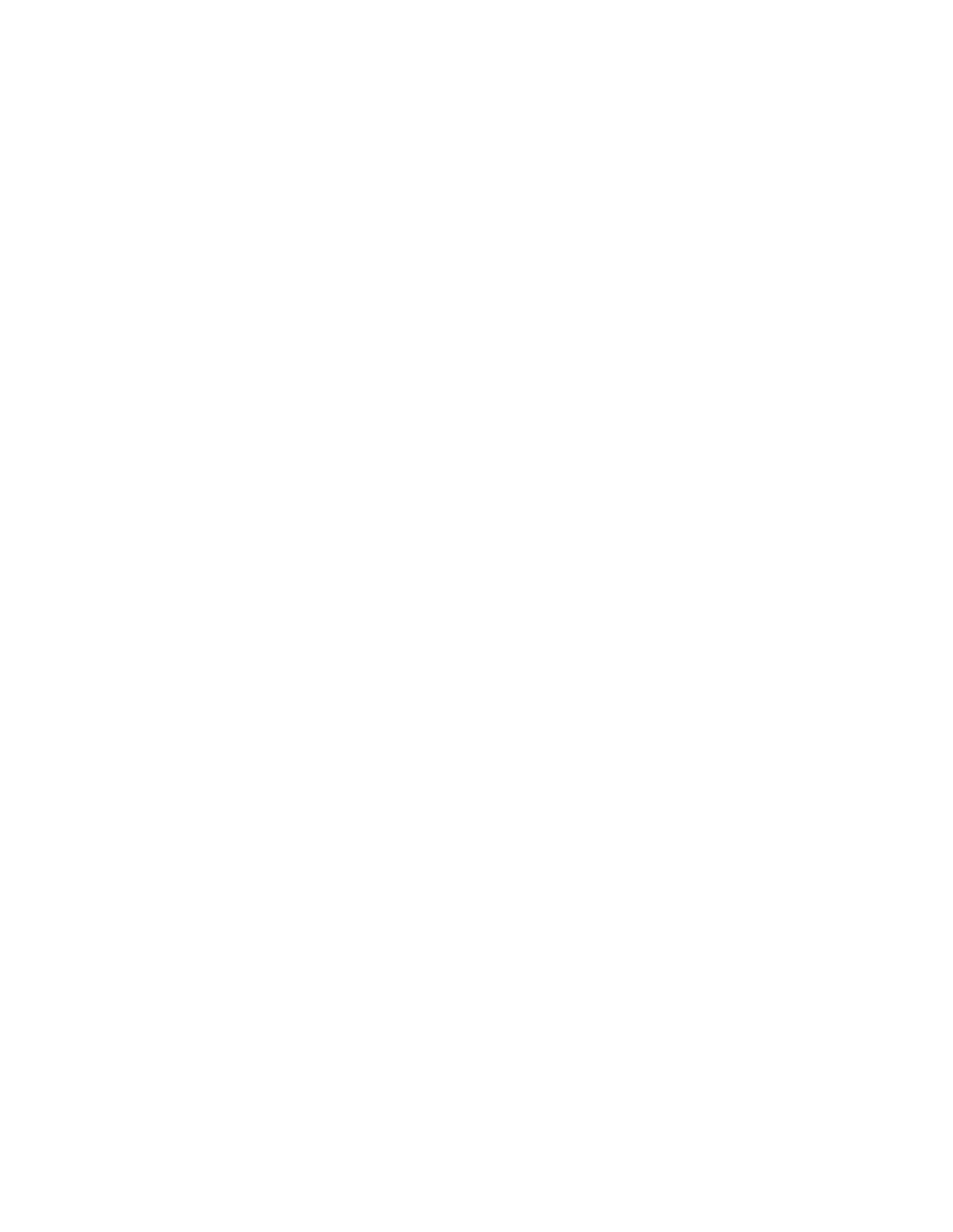- 15. Approve suggested plan for reassignment of city vehicles. (copy) **As the new police cars are outfitted, old ones will become available for reassignment. Staff has worked to determine which cars are fit for reassignment and which vehicles need to be retired and sent to auction. Board approval will set these plans into place.**
- 16. Approve EDA program funding application. (copy) **The application was previously outlined by EDA Director Sattler and is designed to help support the construction of the Perryville Technical Education Campus and building.**
- 17. Acknowledge receipt of 2023 Perry Plaza CID Budget. (copy) **Statute requires CIDs to provide a copy of their annual budget to the governing body that first approved their establishment. The proposed budget fits the stated intentions of the Board to improve the Perry Plaza's appearance and infrastructure.**
- 18. Approve update to Police Department Operations Manual relative to non-preference wrecker requests – GO-98-0802. (copy) **This issue was brought to the Board's attention at the last meeting and Police Administration was asked to bring back their proposed policy. This policy states the Department does not have a preference for a tow truck service but will only recommend and use those companies that are in good standing with city ordinances and have a good reputation.**

## **END OF CONSENT AGENDA**

19. Discussion regarding emergency replacement of downtown streetlights via time and material method.

**As the Board is aware, last weekend's winds knocked down a city-owned light pole. Thankfully, no one was hurt but a car was damaged. This is the 2 nd such pole that has fallen, even though staff is doing regular inspections of the poles around the Square. At this time, staff would like Board permission to proceed with their emergency replacement. Staff would like to work with Dreyer Electric who is acutely familiar with the lights and the electric design around the Square on a time and material basis. Under this arrangement, all the poles would be replaced with new poles and electric wiring. Services and connections would be replaced as necessary/if necessary. Upon Board approval, new pole designs will be brought forward for consideration and approval.**

20. Discussion regarding minimum parking requirements. (copy) **Staff has previously visited with the Planning & Zoning Commission and the Board of Aldermen regarding parking requirements. At this time, staff proposes eliminating requirements for commercial businesses and simply allow the businesses to determine their own parking requirements. This will free up more property for redevelopment in the City and also allows the private businesses to consider things like online shopping, store delivery and pickup, and changing shopper preferences in how they design and build their retail spaces. Although this is a growing trend nationally, we would likely be the first city in Missouri to take this step to improve its business climate. At this time, staff proposes leaving the restrictions in place for residential development, particularly as it relates to multi-family complexes.**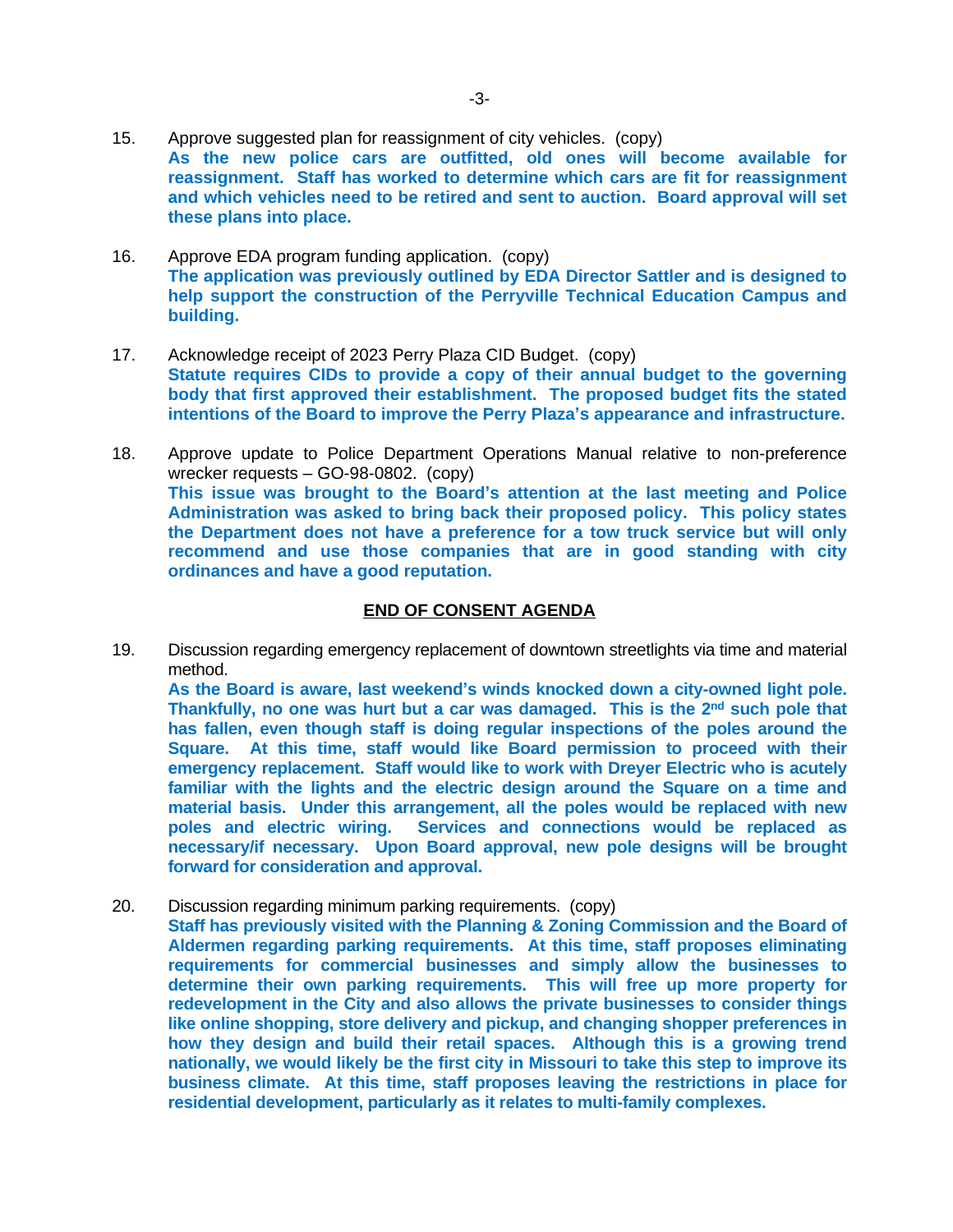- 21. Discussion regarding Downtown Plaza. (copy)
	- **At a previous meeting, the Board asked staff to look into unsavory activities at the Downtown Plaza. Options for the Board to consider include making the entire plaza a rental facility where reservations are required for any and all activities. Another option is reduced hours of operation. Either scenario would require the Police Department to be aware of loitering and move visitors off the property or issue tickets for noncompliance. A final option, recommended by staff at this time, would be to simply turn the power off at the Plaza which will reduce the number of individuals sitting there to charge phones and other electronic devices and return the facility to its intended use. In speaking with the County, the Christmas tree will be removed on or around January 6, at which time we could turn off the power**
- 22. Bill No. 6258 for Ordinance 6475 Entering into an agreement with Jeremy Tenney for Police Department cadet position - second reading and final passage. (copy) **The city is pleased to welcome Mr. Tenney to the family and looks forward to introducing him to the Mayor and Board.**
- 23. Bill No. 6259 for Ordinance Accepting Voluntary Annexation from Missouri Highways and Transportation Commission for a portion of State Highway AC - first reading. (copy enclosed - may be read by title only) **At long last, staff is ready to present this to the Board of Aldermen for consideration. This petition would annex the section of Route AC that remained in the County. This will greatly clarify who is responsible for the patrol and accidents in the area. Please note, there is no private property being annexed as part of this petition.**
- 24. Bill No. 6260 for Ordinance Accepting Voluntary Annexation from the City of Perryville, Missouri, for a 5.37 acre tract as recorded in Document 2021R01107 of the Perry County Deed Records - first reading. (copy enclosed - may be read by title only) **Similar to the item above, this item had been in the works for many years. This is an uneconomic remnant from MoDOT's work along Perryville Boulevard. MoDOT has elected to transfer ownership to the City, along with some deed restrictions designed to protect the nearby caves and sinkholes. This petition would annex the property into the city limits of Perryville.**
- 25. Bill No. 6261 for Ordinance Accepting General Warranty Deed from Perryville Development Corporation relative to property for Technical Education Building - first reading. (copy enclosed - may be read by title only) **This will finalize our purchase of six acres at the corner of Perryville Boulevard and Toohey Drive for the purpose of building the Perryville Technical Education Campus.**
- 26. Committee Reports: Public Works, Public Safety, Finance, Liaison, Sidewalk, and Economic Development.
- 27. Report by City Administrator:
	- Impound Building (copy)
	- Board Appreciation Dinner February 25, 2022 @ Perryville Country Club
	- Census Results
	- Post Office Delays
	- Perryville Technical Education Campus (P-TECh)
	- AGCMO Vaccine Alert (copy)
	- A Modern Eden ([link\)](https://cdm16795.contentdm.oclc.org/digital/collection/mocohist/id/4024)